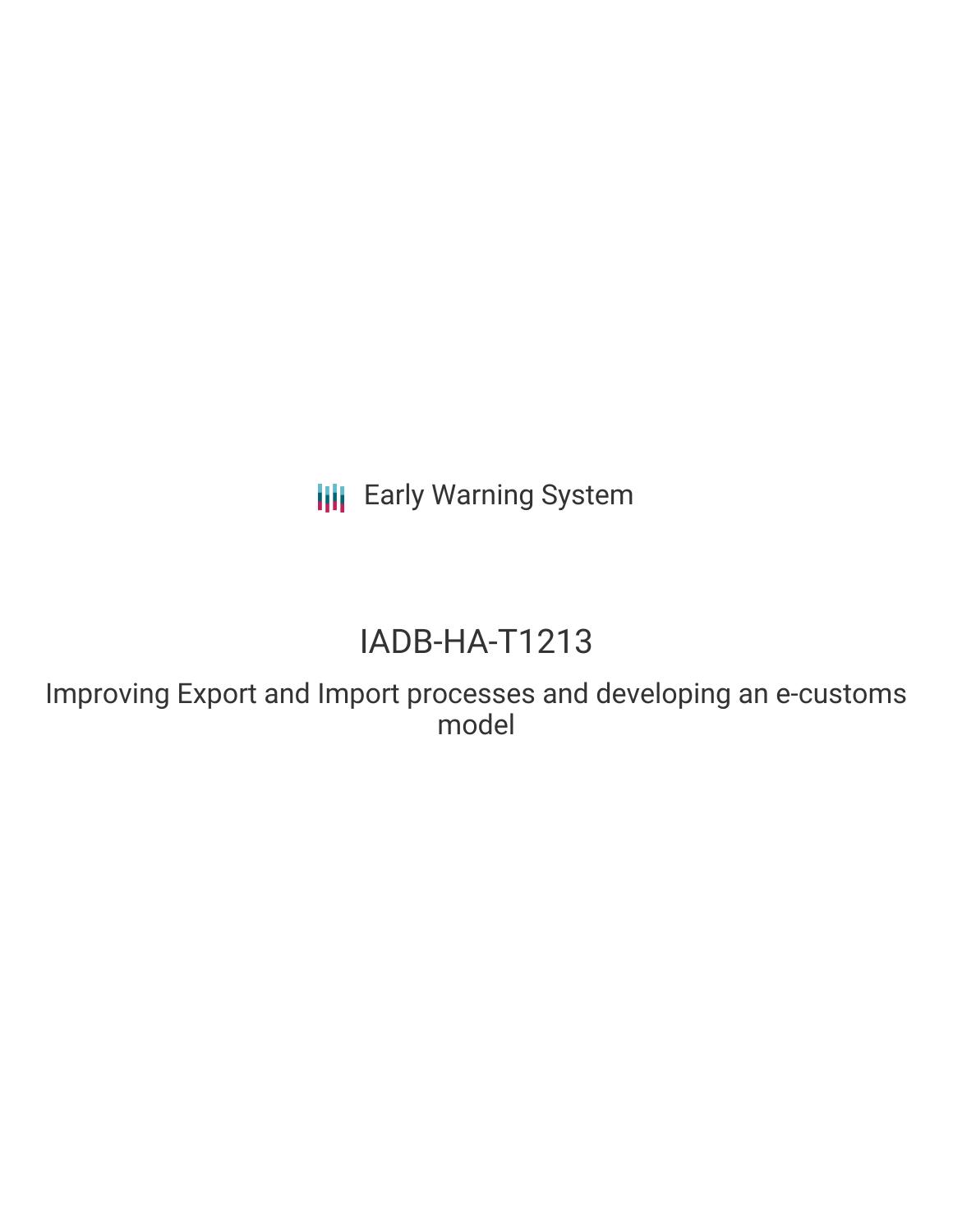

## Early Warning System Improving Export and Import processes and developing an e-customs model

#### **Quick Facts**

| <b>Countries</b>               | Haiti                                     |
|--------------------------------|-------------------------------------------|
| <b>Financial Institutions</b>  | Inter-American Development Bank (IADB)    |
| <b>Status</b>                  | Active                                    |
| <b>Bank Risk Rating</b>        | C                                         |
| <b>Voting Date</b>             | 2015-11-23                                |
| <b>Borrower</b>                | Government of Haiti                       |
| <b>Sectors</b>                 | Industry and Trade, Technical Cooperation |
| <b>Investment Type(s)</b>      | Grant                                     |
| <b>Investment Amount (USD)</b> | $$0.35$ million                           |
| <b>Project Cost (USD)</b>      | $$0.35$ million                           |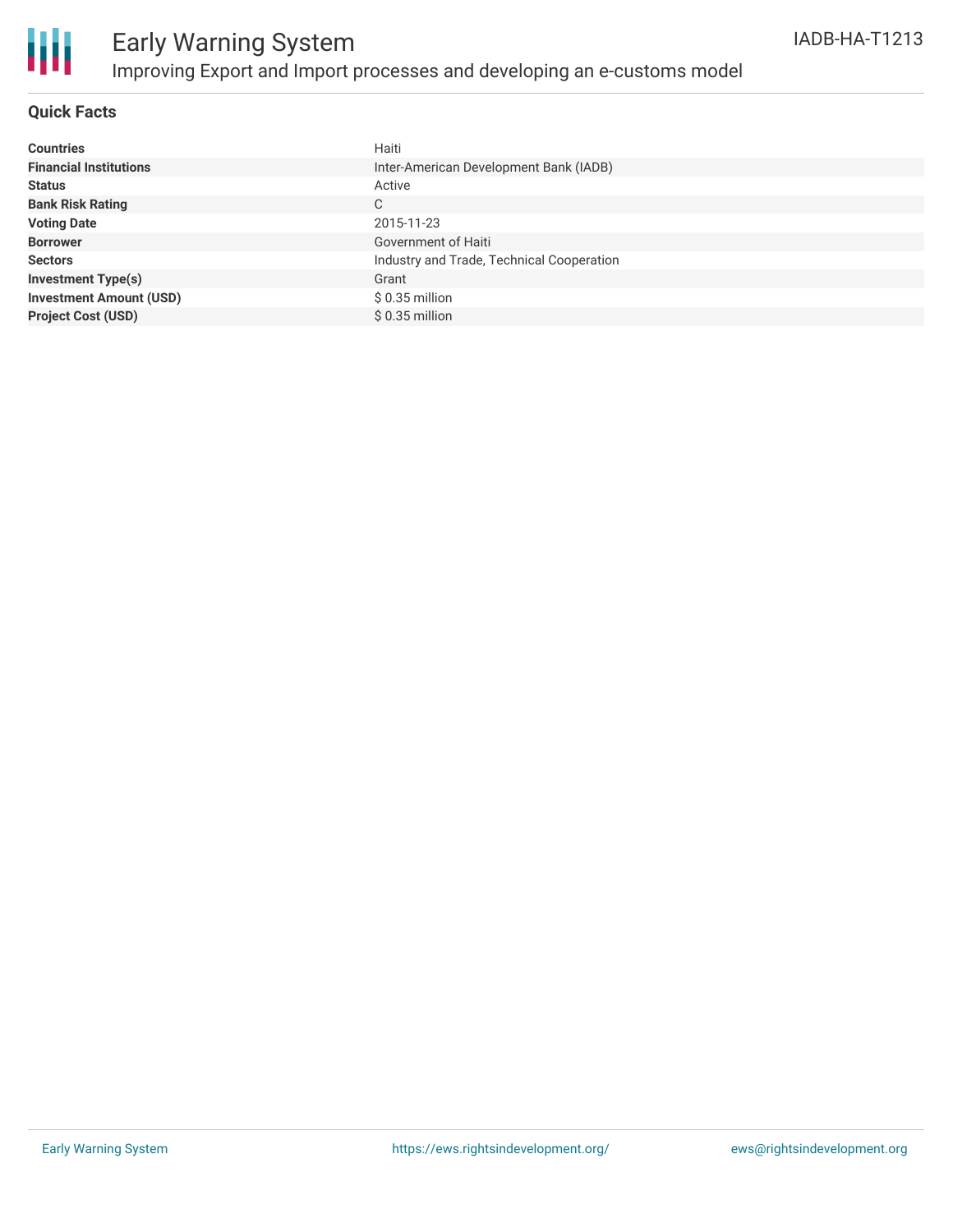

### **Project Description**

This project finances a detailed technical assessment of export and import customs processes in Haiti including recommendations to address obstacles, as well as training to the public sector employees in the best practice models and training public employees involved in the process.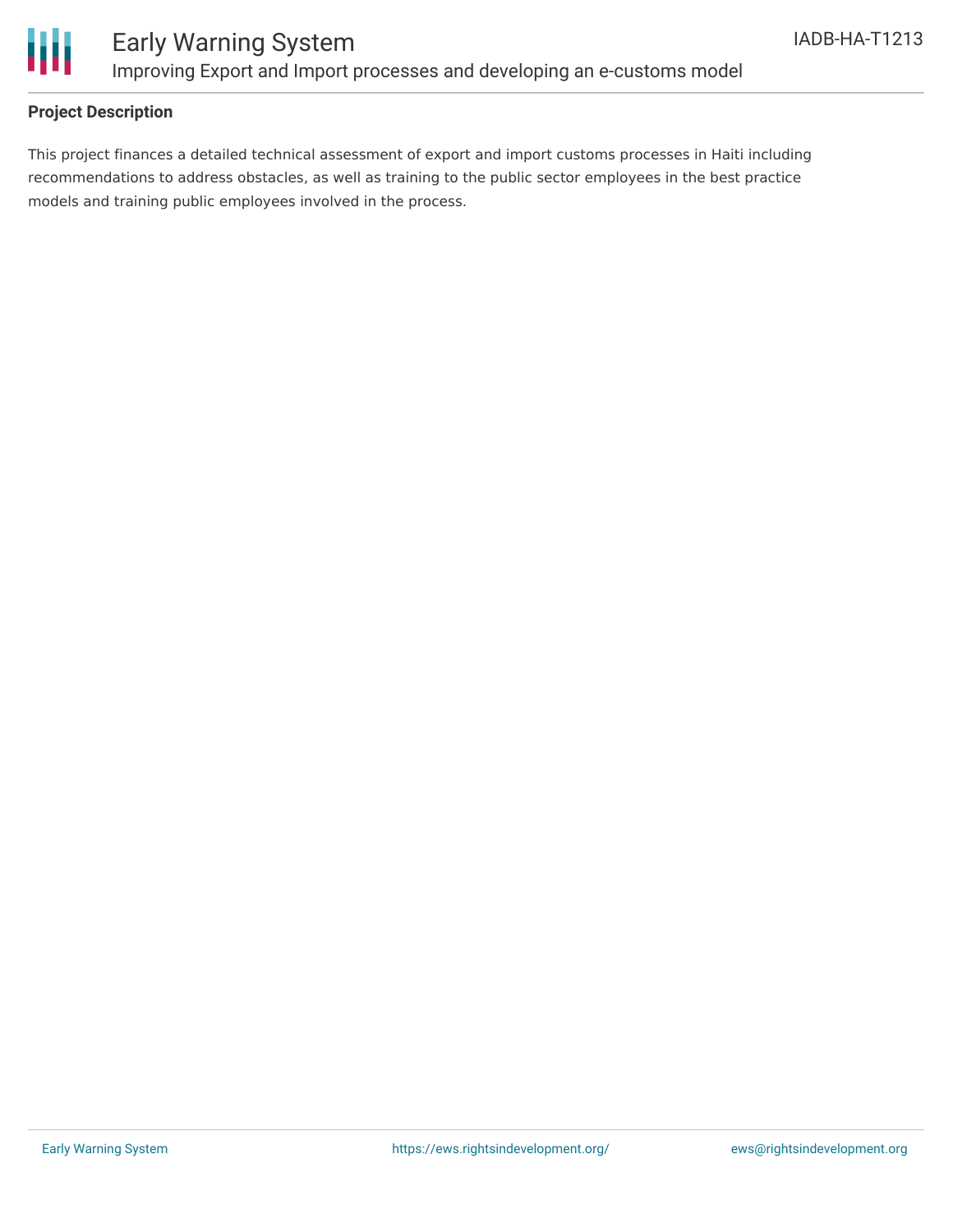

## Early Warning System Improving Export and Import processes and developing an e-customs model

#### **Investment Description**

• Inter-American Development Bank (IADB)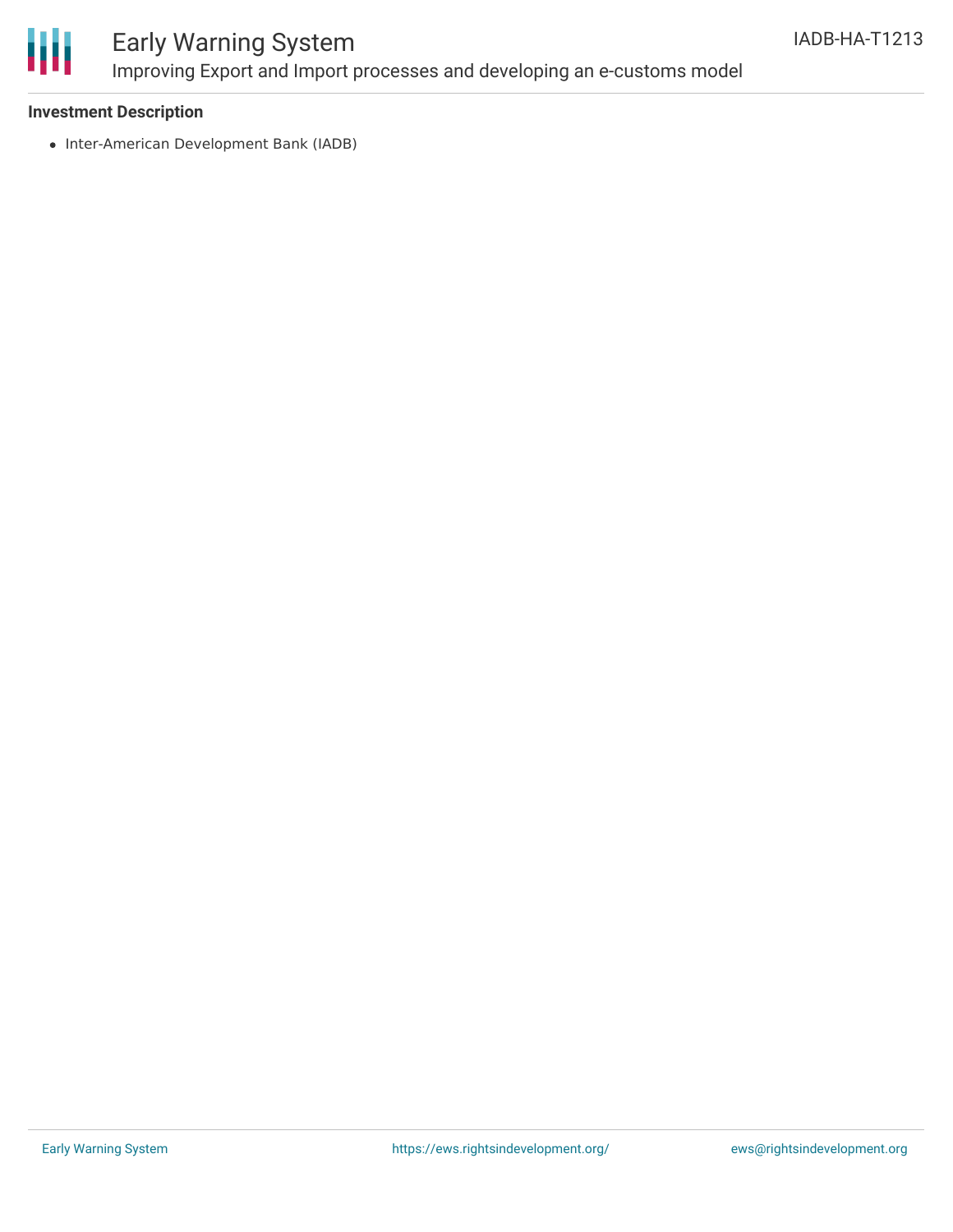

### **Contact Information**

\*No contacts available\*

#### ACCOUNTABILITY MECHANISM OF IADB

The Independent Consultation and Investigation Mechanism (MICI) is the independent complaint mechanism and fact-finding body for people who have been or are likely to be adversely affected by an Inter-American Development Bank (IDB) or Inter-American Investment Corporation (IIC)-funded project. If you submit a complaint to MICI, they may assist you in addressing the problems you raised through a dispute-resolution process with those implementing the project and/or through an investigation to assess whether the IDB or IIC is following its own policies for preventing or mitigating harm to people or the environment. You can submit a complaint by sending an email to MICI@iadb.org. You can learn more about the MICI and how to file a complaint at http://www.iadb.org/en/mici/mici,1752.html (in English) or http://www.iadb.org/es/mici/mici,1752.html (Spanish).